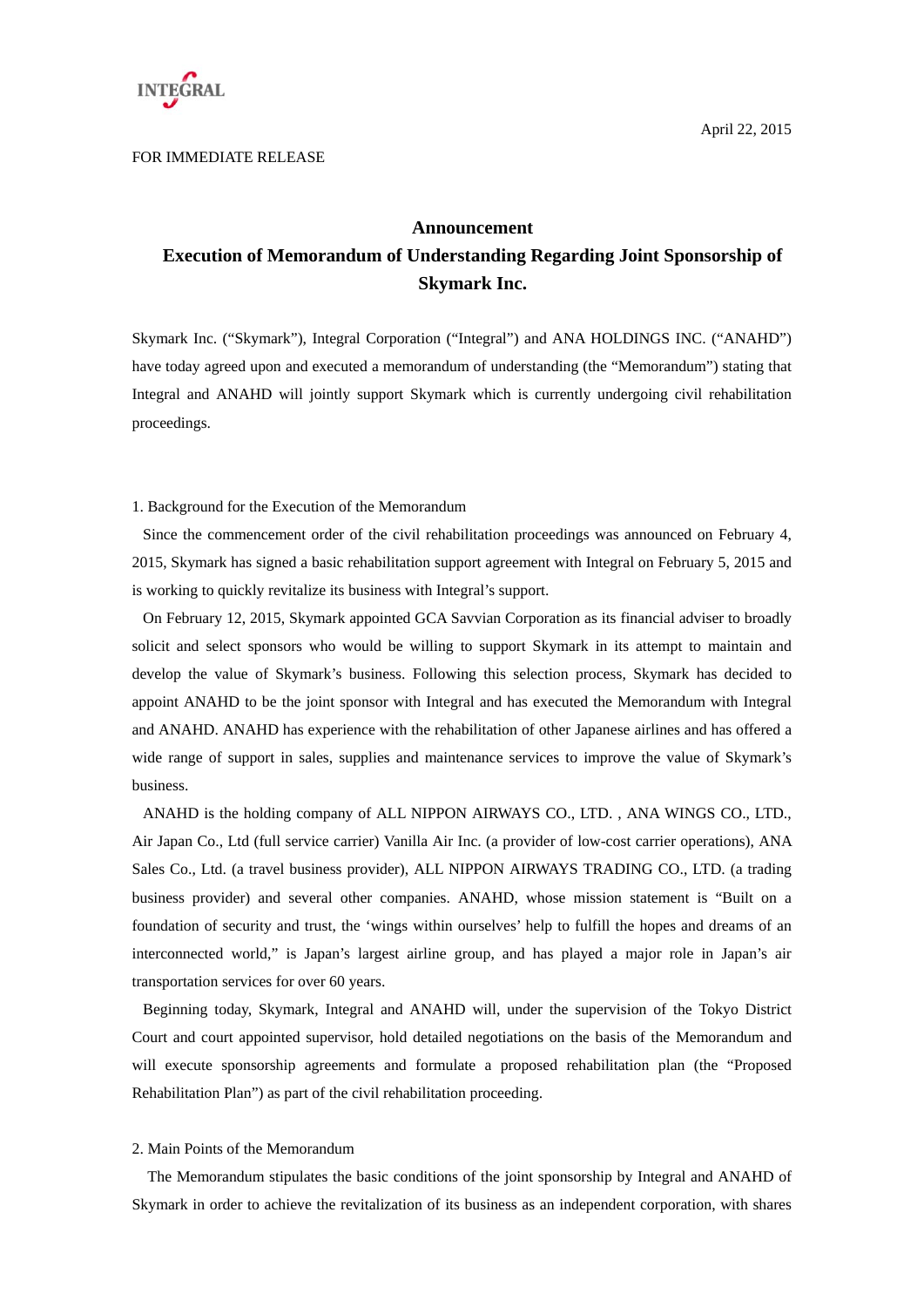

issued by Skymark to be re-listed on the stock market as soon as possible.

The overview of the Memorandum is as follows;

# (1) Capital Contribution and Payment of Debts

It will be stipulated in the Proposed Rehabilitation Plan that Skymark will perform a 100% capital reduction. After a confirmation order for the Proposed Rehabilitation Plan becomes final and binding, Skymark will perform a capital increase through the allocation of new shares. Integral, ANAHD and other entities will subscribe to these shares and become new shareholders.

The total amount of planned investment is 18 billion JPY, which will be used for the payment of debts (comprising common benefit claims, preferred claims and rehabilitation claims) outstanding at the time the confirmation order of the Proposed Rehabilitation Plan becomes final and binding.

The ratio of capital contributions and voting rights shall be apportioned such that Integral will hold 50.1%, ANAHD will hold a maximum of 19.9%, with other entities holding the remainder. Integral and ANAHD will mutually discuss the capital contribution by other entities and decide on such capital contribution by the time of submission of the Proposed Rehabilitation Plan.

In addition, Skymark is planning to execute commitment lines with financial institutions with the support of Integral and ANAHD to ensure that Skymark has the necessary working capital for its business operations.

#### (2) Board of Directors

After the confirmation order of the Proposed Rehabilitation Plan becomes final and binding, the number of directors to the Board of Skymark will be 6. Of these, 3 will be appointed by Integral, 1 will be appointed by ANAHD and the remaining 2 will be decided after discussions between Integral, ANAHD and other contributors. It is contemplated that one of the directors appointed by Integral will be the Chairman and one of the directors appointed by ANAHD or other shareholders will be the President.

## (3) Employment of Employees

The employment of Skymark's employees will, as a general principle, be maintained.

### (4) Re-Listing on the Stock Exchange

Integral and ANAHD have agreed to make their best efforts and mutually cooperate to work to the common goal of improving the value of Skymark's business and to re-list the shares issued by Skymark on the stock market within 5 years of their investment.

#### 3. Overview of Integral

|    | Name            | Integral Corporation                  |  |
|----|-----------------|---------------------------------------|--|
| 2) | Main Office     | 2-1-1 Marunouchi, Chiyoda-ku, Tokyo   |  |
| 3) | Representatives | Representative Director: Nobuo Sayama |  |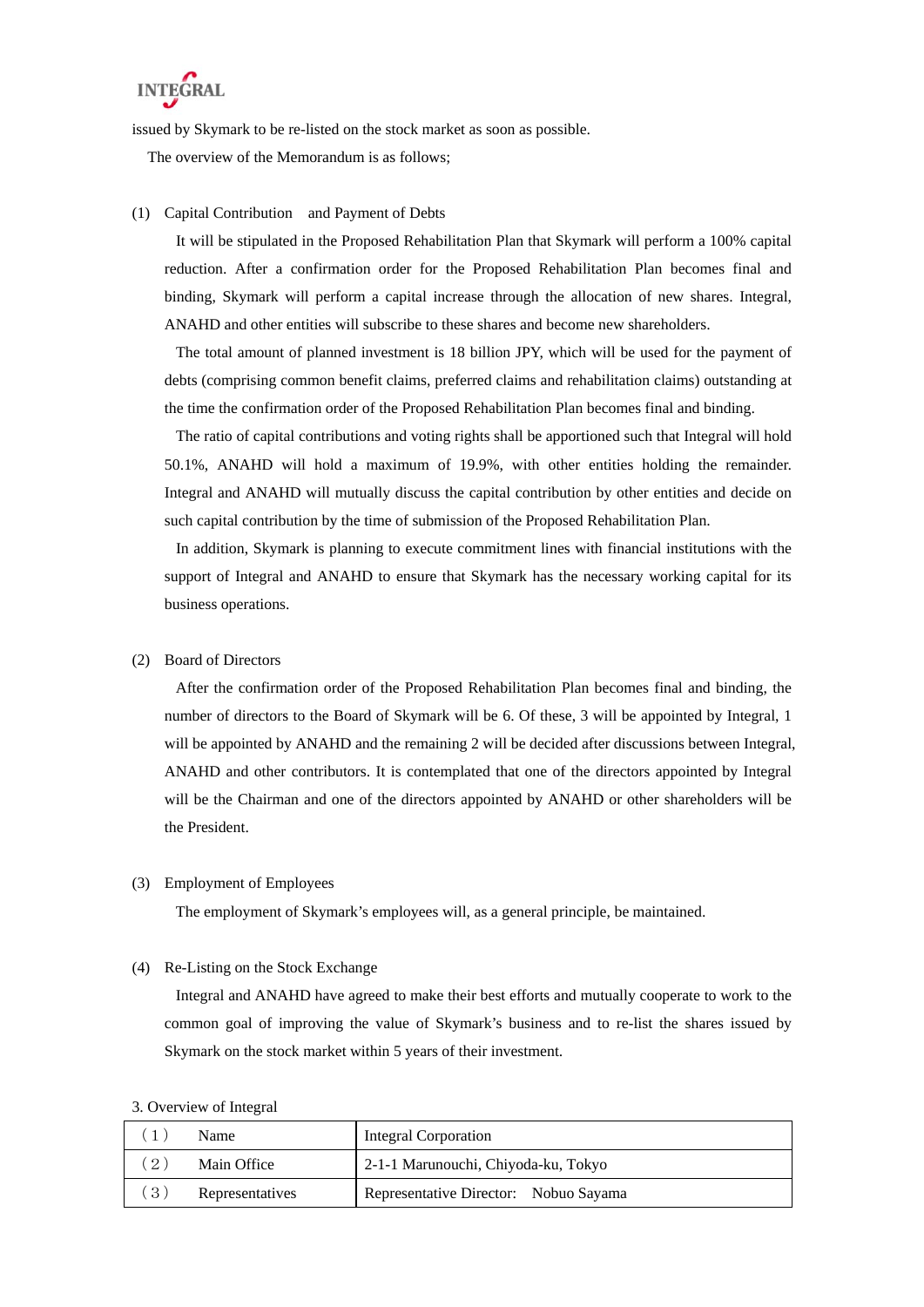

|     |                            | Representative Director: Reijiro Yamamoto                     |  |
|-----|----------------------------|---------------------------------------------------------------|--|
|     | <b>Business Operations</b> | As an independent private equity fund company targeting both  |  |
| (4) |                            | listed companies and unlisted companies in Japan, it<br>makes |  |
|     |                            | equity investments from a long-range perspective through its  |  |
|     |                            | unique "hybrid investment" approach, utilizing both principal |  |
|     |                            | and fund money for investment.                                |  |
| (5) | <b>Share Capital</b>       | 1,059,000,000 JPY                                             |  |
| 6)  | Founded                    | January 12, 2006                                              |  |

# 4. Overview of ANAHD

| (1)                                  | Name                                                                               | ANA HOLDINGS INC.                                                               |                   |                   |  |  |
|--------------------------------------|------------------------------------------------------------------------------------|---------------------------------------------------------------------------------|-------------------|-------------------|--|--|
| (2)                                  | Main Office                                                                        | 1-5-2 Higashi-Shinbashi, Minato-ku, Tokyo                                       |                   |                   |  |  |
| (3)                                  | Representatives                                                                    | President and Chief Executive Officer:<br>Shinya Katanozaka                     |                   |                   |  |  |
| (4)                                  | <b>Business Operations</b>                                                         | Group corporate strategy development, business management and<br>related duties |                   |                   |  |  |
| (5)                                  | Share Capital                                                                      | 318,789 million JPY (As of September 30, 2014)                                  |                   |                   |  |  |
| (6)                                  | Founded                                                                            | December 27, 1952                                                               |                   |                   |  |  |
| (7)                                  | Consolidated Operational Results and Financial Position in the Most Recent 3 Years |                                                                                 |                   |                   |  |  |
| <b>Fiscal Term</b>                   |                                                                                    | March $2012$ (JPY)                                                              | March 2013 (JPY)  | March 2014 (JPY)  |  |  |
| <b>Consolidated Net Assets</b>       |                                                                                    | 554,859 million                                                                 | $773,100$ million | 751,291 million   |  |  |
| <b>Consolidated Total Assets</b>     |                                                                                    | 2,002,570 million                                                               | 2,137,242 million | 2,173,607 million |  |  |
| <b>Consolidated Turnover</b>         |                                                                                    | 1,411,504 million                                                               | 1,483,581 million | 1,601,013 million |  |  |
| <b>Consolidated Operating Profit</b> |                                                                                    | 97,022 million                                                                  | $103,827$ million | 65,986 million    |  |  |
| <b>Consolidated Net Income</b>       |                                                                                    | $28,178$ million                                                                | $43,140$ million  | 18,886 million    |  |  |

5. Future Schedule

May 29, 2015 Submission of the Proposed Rehabilitation Plan (Scheduled)

-End-

Please Contact Integral For Additional Information:

19F, Meiji Yasuda Life Building 2-1-1, Marunouchi, Chiyoda-ku, Tokyo 100-0005 Japan

Integral Corporation / Integral Partners Corporation

Tel: +81-3-6212-6107 Fax: +81-3-6212-6099

URL: http://www.integralkk.com/en/